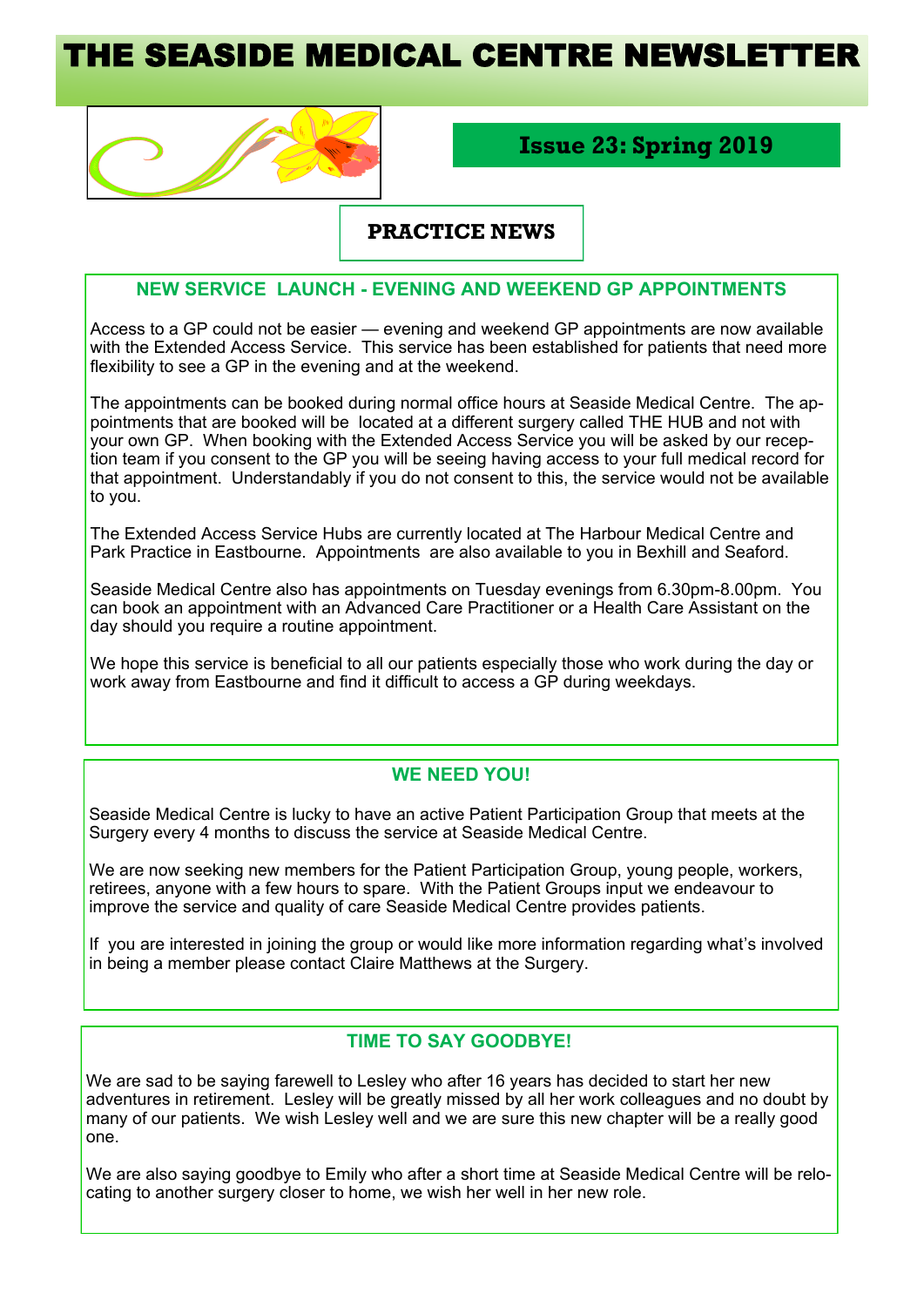# **ARE YOU ONLINE?**

**With our** *Patient Online Service* **you can:**

- **Book and cancel appointments online**
- **Order repeat prescriptions online**
- **View your medical record online**

Online services will allow you to book and cancel appointments or request repeat prescriptions at a time that is convenient to you, day or night, using a computer, tablet or smart-phone.

To register for these services you will need to bring proof of your identity and complete a registration form at the surgery. You will then be provided with codes and details on how to access the service. You will need to set up a password to use the system; your email address must not be an email that is shared with another person, the system will only accept one email address per person registering for online services.

There is a separate form for patients that wish to view their medical record online. This form once completed will be sent to the registered GP; the GP must approve the patient's request to view their record.

Only you will be given access to your record, your personal information will not be shared with anyone else unless you choose to let them see it.

# **DON'T IGNORE YOUR INVITE LETTER**

#### "Cervical Screening saves an estimated 5,000 lives per year but still two women die every day from cervical cancer." **We need to reduce this number!**

Cervical screening/smear tests can stop cancer before it starts. Cervical screening is a regular check for everyone with a cervix, which is most women and many trans people between the ages of 25-64. Cervical screenings are routine health checks which are carried out every 3 years for those aged 25-49 and every 5 years for those aged 50-64. Every eligible person receives an invitation letter through the post to remind them to make that all important appointment.

The screenings are not a test for cancer, having regular cervical screenings can stop cancer before it starts. The symptoms of cervical cancer are not always obvious, and it may not cause any symptoms at all until it's reached an advanced stage. That is why it's important that you attend all your cervical screening appointments.

The number of eligible women attending their tests is at a 20-year low and coverage is at its lowest amongst women aged 25-35 as they are the least likely to currently book their cervical screening test.

Cervical screening/smear tests can be booked with any of our Practice Nurses and with Shirley Colvin our Advanced Care Practitioner. A smear test only takes a minute or two. The whole appointment usually takes about 10 minutes. The sample is then sent for analysis and results are available within a few weeks.

It's not unusual for women to feel uneasy about having their cervical screening test, however the thought is worse than the reality of cancer. Do the right thing today, book that important appointment, it could help save your life.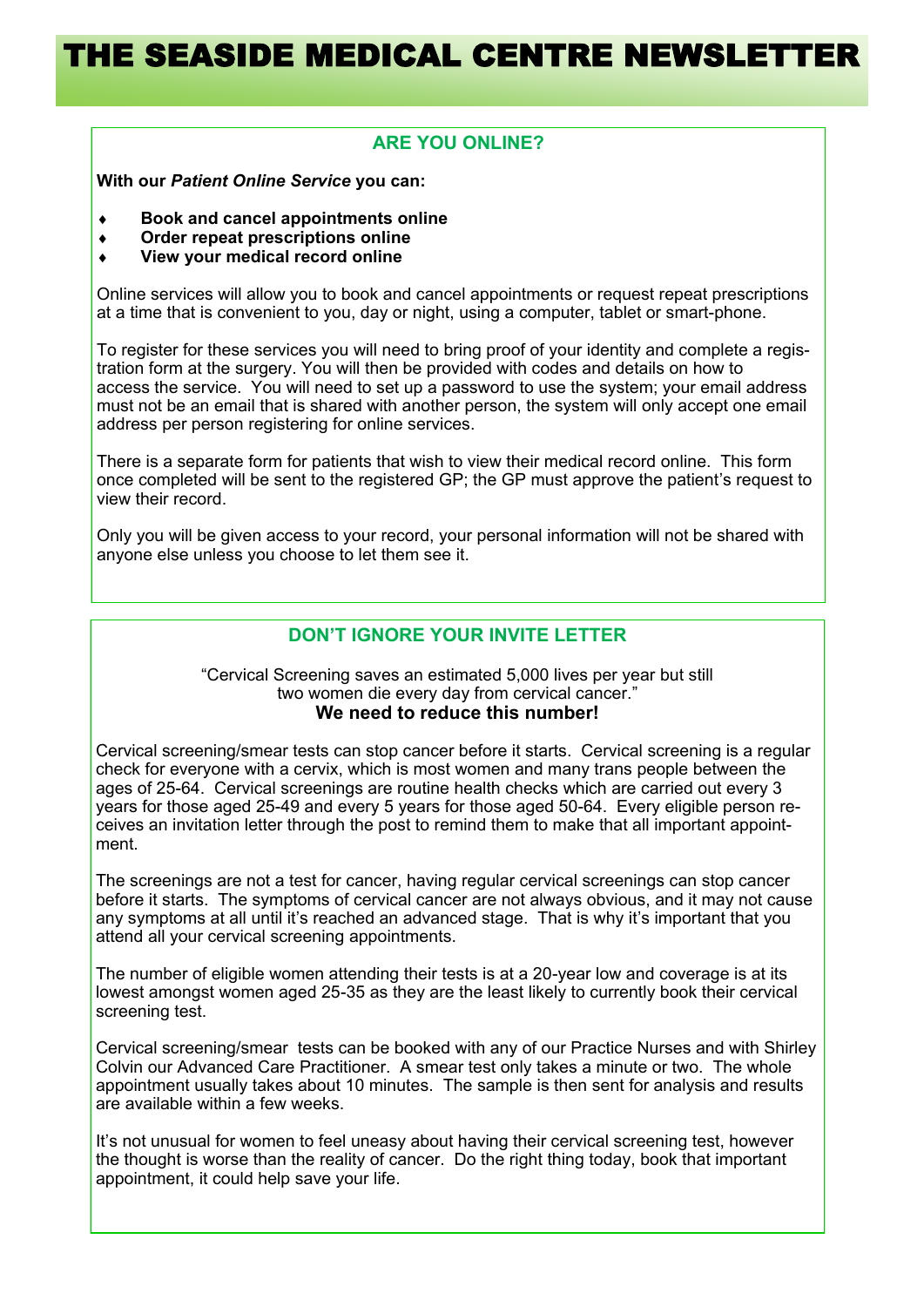# **CARE FOR THE CARERS**

## **30 YEARS SUPPORTING CARERS IN EAST SUSSEX**

Seaside Medical Centre is proud to support "Care for the Carers" and promote the essential service that they provide for unpaid carers. This year, 2019 is a big anniversary for the organisation as they celebrate 30 years since they were formed.

1 in 10 people have identified themselves as an unpaid carer in East Sussex, though the figure is probably a lot larger, this will certainly continue to grow as our society is relying more on the valuable contribution of unpaid carers.

#### **Are you an unpaid carer or do you know someone who is?**

An unpaid carer could be someone looking after a relative, friend or neighbour, this could be on a full time basis or caring for someone around employment. Caring can take many forms and many people don't see themselves as a carer.

Caring, however, can have a big impact on a person's physical and mental wellbeing, as well as affecting them financially. As a community it is vital that we help identify carers so that they have the opportunity to access the information and support that's available to them.

"Care for the Carers" offers free practical and emotional advice either face to face, by telephone, or online.

They can provide a carers assessment, which can identify individual needs for health, wellbeing, advice about benefits that may be available, rights at work and other services that may be suitable to offer respite and breaks.

They can arrange a **"Carers Card"** which is a valuable tool to set up; it has three functions:

- It can offer an emergency care plan which is set up by the holder if they were to become ill or had an accident
- It also offers reduced car parking for Eastbourne District General Hospital and The Conquest Hospital in Hastings
- It offers discounts from various local businesses.

You can contact "Care for the Carers" by using their Gateway service to arrange an appointment or to ask for advice and support.

Tel 01323 738390, email: info@cftc.org.uk, or text 07860 077300.

Please remember to inform your GP surgery if you are an unpaid Carer so that this information can be added to your notes. There are forms at the reception desk to fill in with the carer's information and consent to add to the patient's notes. Doing this allows the surgery to provide more flexible health care for you.